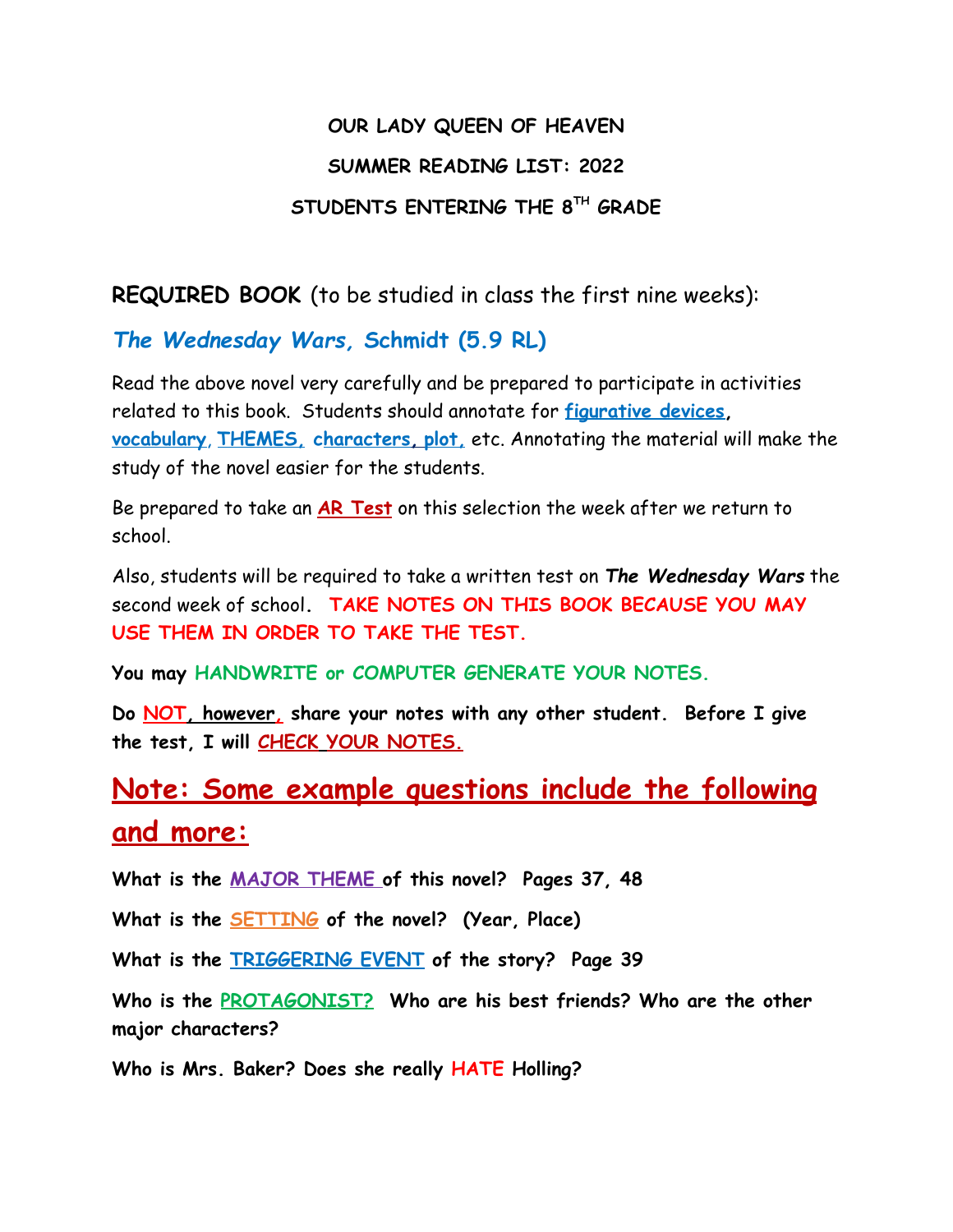**Identify the following LITERARY DEVICES (On the test I will include the following devices: simile, metaphor, personification, hyperbole, irony, onomatopoeia, alliteration, allusion):**

- **1. "Of all the kids in the seventh grade at Camillo Junior High, there was one kid that Mrs. Baker hated with heat whiter than the sun." (Device; what is being compared?)**
- **2. "This look came over her face like the sun had winked out and was not going to shine again until next June."**

**(Major device; what is being compared?)**

**3.** *"Hiss,"* **said Caliban, and jumped out from the cages.** *"Screech,"* **said Sycorax, and jumped down from the counter.**

*"Hiss,"* **said Caliban again, and jumped down from the counter… (Device)**

- **4. "He had hands as large as shovels…"(2 devices)**
- **5.** *Beware the Ides of March.* **(Device)**
- **6. Irony at the bottom of page 82.**
- **7. "So I was still awake when the dawn started to think about showing herself…the stream rippled happily…"**

## **REMEMBER: THE ABOVE EXAMPLES ARE ONLY EXAMPLES; I MIGHT CHOOSE OTHERS LIKE THEM.**

**What are 4 Shakespearean "curses" that Holling knows and uses? Who is Shylock from the Shakespearean play** *The Merchant of Venice***? How**

**does Shylock relate to the major theme of this novel? (Page 48)**

**What war is occurring during this novel?**